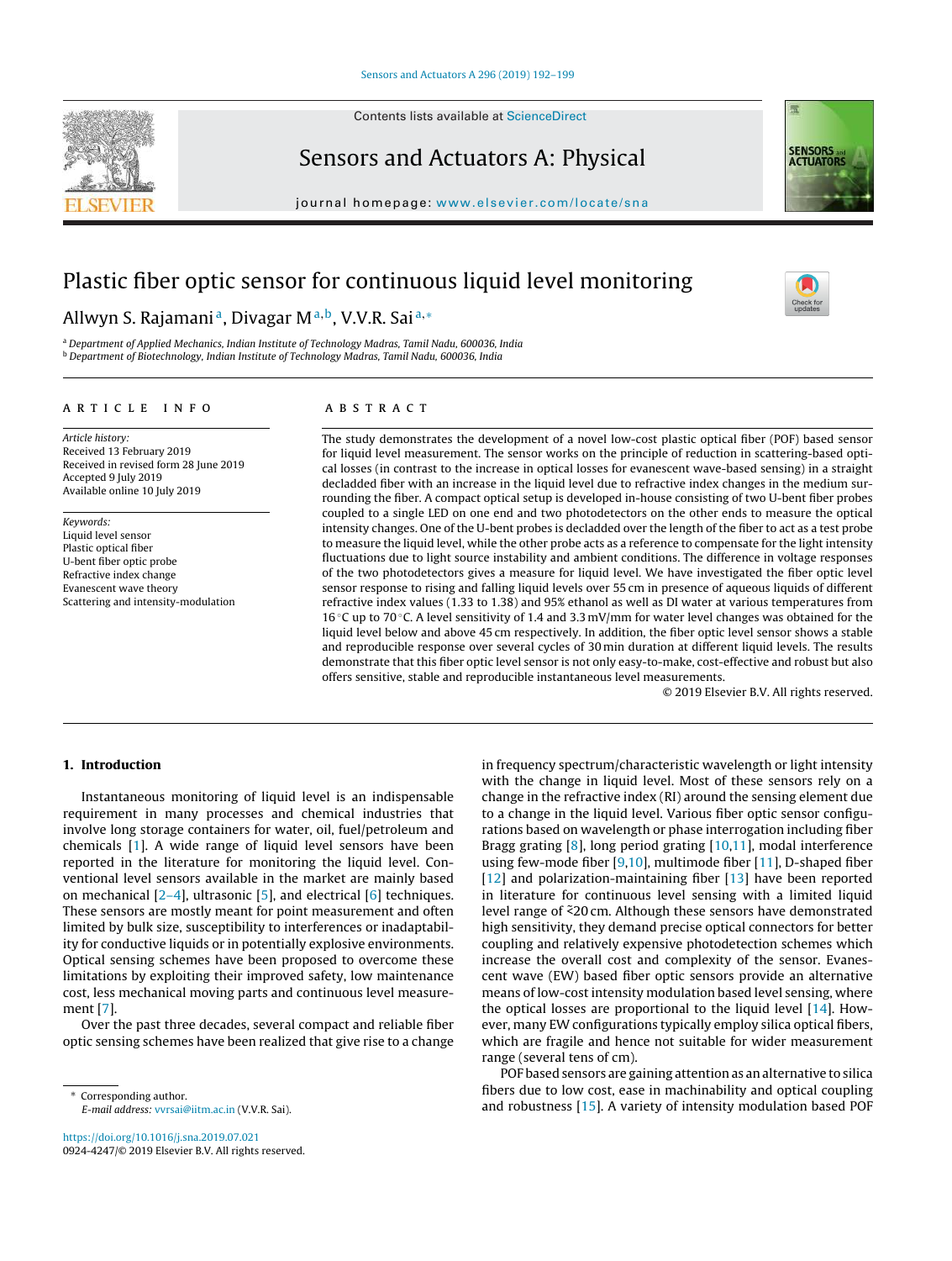<span id="page-1-0"></span>sensing schemes has been reported for single point and multipoint (discrete) level sensing. Bent and side-polished POF either in the form of discrete sensing elements or helically mounted on a solid support have been proposed  $[16-18]$ . In other reports, the liquid medium dependent optical coupling between a pair of twisted POF has been demonstrated [[19–21\].](#page-6-0) In addition, micro-holes [[22\]](#page-6-0) or V-grooves [\[23\]](#page-6-0) in a buffered fiber have also been exploited for level sensing. The dynamic range of most of the above sensing schemes was found to be around 50 cm. In a different study, Perez-Ocon et al., have demonstrated an EW based continuous level sensing using a cladded POF coupled to a pair of LED and PIN diode. A large dynamic range of 200 cm was obtained however with a low sensitivity of  $12 \text{ mV/m}$  [[24\].](#page-6-0)

The objective of this study is to develop a highly sensitive reliable,compact and cost-effective sensor for continuous liquid level monitoring in a decladded POF probe coupled to a LED and a pair of photodetector. A proof-of-the-concept POF based level sensor with test and reference fiber probes is realized with water and different RI solutions as the test liquids over a dynamic range of more than 50 cm. In addition, the influence of liquid temperature over level measurement is evaluated. Finally, the stability and reproducibility of the fiber optic level sensor are investigated. A discussion on understanding the functioning of the POF based liquid level sensor, its advantages and limitations over similar sensor configurations is presented.

# 2. POF based level sensor design

We propose to design a fiber optic level sensor based on the optical losses in a straight decladded optical fiber that change with an increase or decrease in the liquid level due to a change in the RI of the medium surrounding the fiber. However, the measurement of optical losses through an optical fiber interacting with the medium could be an outcome of not only the level changes alone but also the unpredictable fluctuations in the measurement of light intensity caused by light source fluctuations as well as the influence of ambient conditions on the photodetector response. This results in an ambiguity to attribute the sensor response to level changes alone. Hence, a reliable fiber optic level sensor design based on the optical power losses involves the measurement of difference in the optical intensities and thus mandates the use of a reference probe in addition to the test probe for instantaneous level measurements.

In order to realize a simple, compact and highly sensitive fiber optic level sensor for continuous liquid level monitoring over a range of 55 cm, a POF of smaller diameter (0.5 mm) and length 2 L (L is the maximum value of the level) is bent into U-shape. (Note: This is mainly to (i) obtain small footprint of the sensor to be able to insert through a small hole as well as (ii) simplify the optical coupling by keeping the light source and the photodetector on the same side, adjacent to each other and (iii) avoid any need for additional optical components such as beam splitter and lenses required in the case of straight distal end probes.) One of the legs is decladded to function as a test probe to measure the changes in optical intensity changes due to the liquid level change. A reference probe, which is also a U-shaped but cladded POF, is introduced to eliminates the influence of external disturbances such as ambient noise and light source fluctuations. One end of the test and reference probes are coupled to a LED, while their other ends are coupled to two different photodetectors. The optoelectronic components are placed in a compact custom-made plastic block to reduce the footprint of the sensor and realize a portable module with only electrical input and output leads as shown in Fig. 1. An optoelectronic circuitry including a regulated power supply, constant current circuit as an LED driver and a transconductance (photocurrent to photovoltage) circuit is developed to measure the optical power at the end of the test



Fig. 1. Schematic showing block diagram of experimental setup consists of two Ubent POFs (decladded region of fiber represented as a thin line) dipped in a 55 cm long liquid column, home-made plastic block to house LED and PDs, optoelectronic circuitry, and DAQ.

and reference probes in terms of photovoltage in real-time. More details are given in the subsequent section.

# 3. Materials and methods

POF (0.5 mm, SK20), consisting of polymethylmethacrylate core and fluorinated polymer cladding with RI of 1.49 and 1.41 respectively, was purchased from Mitsubishi Rayon Co., Ltd. Ethyl acetate, Ethanol (98%) and NaCl were procured from Merck, India. Green LED and photodetectors (PD) were procured from Digikey Inc. Data acquisition system (DAQ) card with resolution of 16 bit (USB6002, National Instruments, USA) was used to acquire data from the photodetectors. Milli-Q deionized (DI) water was used in all experiments.

#### 3.1. Fabrication of fiber optic probes

The probes were bent into U-shape to bring the distal ends of the probe adjacent to each other for convenience of optical coupling with a pair of LED and PD. A POF of 110 cm length was U-bent at the center by using heat treatment. Briefly, the distal ends of the fiber were held together and pushed into a 60 cm long glass capillary with an inner diameter of 2 mm. Then the capillary was placed in a hot air oven at 100 ℃ for 10 min. Heat treatment causes a permanent deformation resulting in U-bent POF probes of 55 cm length [\[25\].](#page-6-0) Two such fibers were fabricated to serve as a reference and test probes. It may be noted that the bend diameter of the probes is not an important criterion since the level measurements depend only on the length of a straight portion of the decladded fiber submerged in the liquid of interest.

The test probe was fabricated by decladding the fluorinated polymer layer over one of the legs of a U-bent POF probe by chemical etching. Briefly, one of the legs was dipped in a 100 cm long burette with ethyl acetate, for a duration of 3.5 min. Then, immediately the fiber was wiped with ethyl acetate wet optical fiber tissues. The probes are required to be handled with care while whipping the cladding flakes to avoid breakage of the fiber at any region. The test probe was visualized under an optical microscope to confirm the complete removal of the cladding. The reference probe is fabricated using the same technique, except that only the U-bent region of the probe is precisely decladded by chemical etching followed by visual examination under an optical microscope as described above (Fig. S5). The U-bent region of the reference probe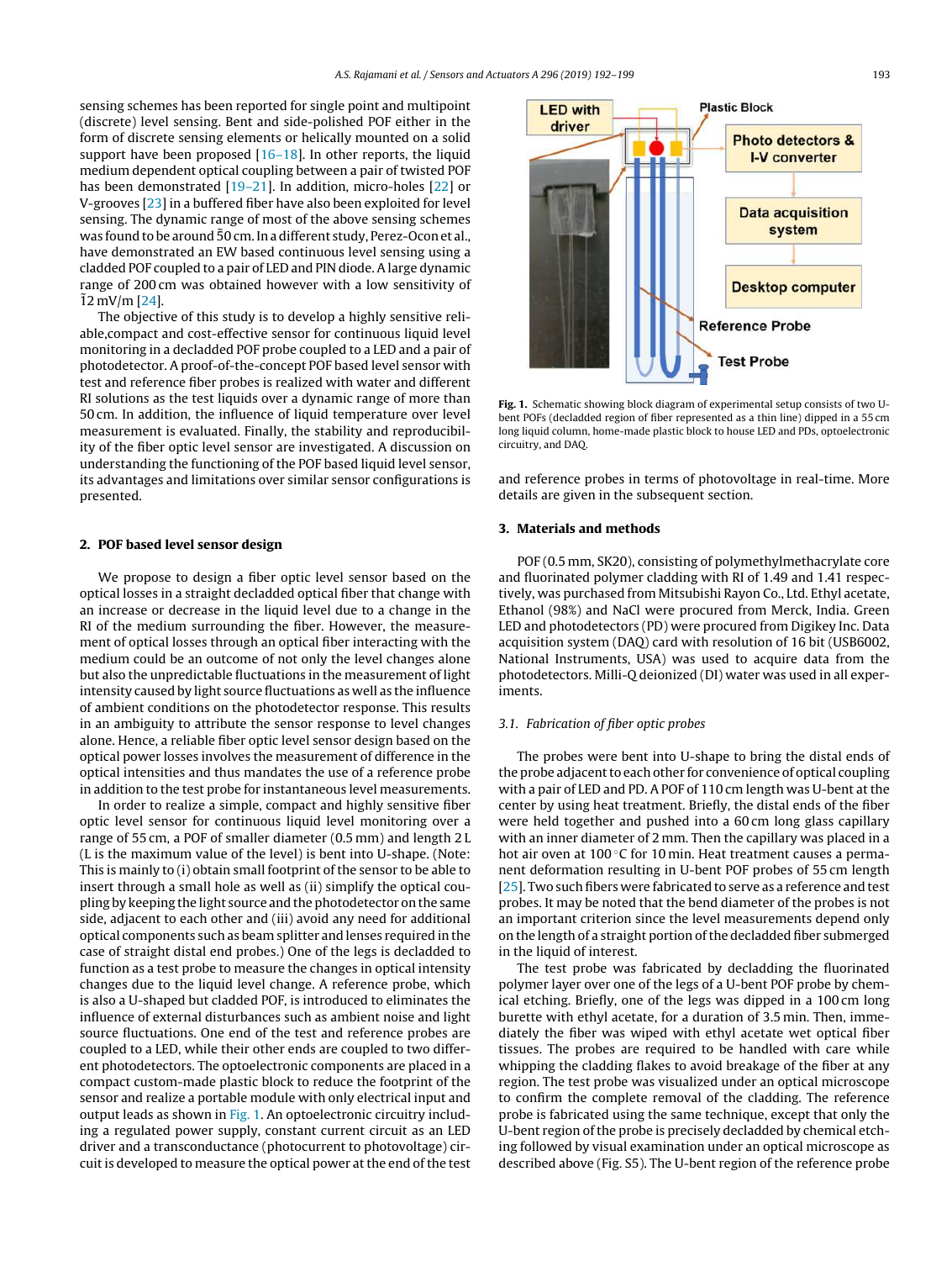was decladded mainly to match the photovoltage response from the test probe.

#### 3.2. Experimental setup

The experimental set-up as shown in [Fig.](#page-1-0) 1 was used to carry out liquid level measurements with the POF probes. It mainly consists of a home-made plastic block, optoelectronic circuitry, DAQ and a liquid column. The plastic block (made of Delrin) was custommade to house an LED and two PDs as well as to hold the test and reference probes. After inserting the LED and PDs, the block was sealed to avoid any cross coupling between the LED and the PDs as well as from the ambiance. Cladded ends of the test and reference probes were coupled together to the LED with an optical coupling efficiency of 0.78% (the optical power of LED was > 5 mW, as measured by S150C, Thorlabs Inc. USA). The other end of each of the probes was coupled to two PDs on either side of LED as shown in [Fig.](#page-1-0) 1. The fiber probes are held tightly to a rigid support over their entire length such that the sensing leg is spatially isolated from the other legs in order to avoid cohesion of legs, which may lead to erroneous results.

#### 3.3. Optoelectronic circuitry

The electronic circuitry used to drive the LED and PDs is shown in Fig. S1. A rechargeable 9V battery was used to power the circuit. A voltage regulator was used to drive the circuit at 5V. The LED was driven by BJT based constant current source. Voltage signals corresponding to the photocurrents through the two PDs were obtained with the help of resistors in series with the PDs. The voltage signals were fed to DAQ where the signals from the PDs were monitored using NI-DAQ. A LabVIEW program was developed for logging the voltage values from the PDs for differential measurements and real-time monitoring. The difference in the response of the test and reference probes is measured and calibrated in terms of the liquid level.

#### 3.4. Level measurements

The test and reference probes were placed in a graduated glass column with a drain valve at the bottom. The dimensions of the glass column were 5 and 60 cm in width and length respectively. A water pump was used to fill a liquid of interest at room temperature in the glass column (burette) as well as to adjust the liquid level to the desired value. A hose from the water pump was placed at the bottom of the graduated glass column to avoid the formation of any air bubbles in the glass column during filling, which affects the level sensing. The liquid in the glass column is drained by opening the valve at the bottom of the burette. The response from the test and reference probes, as well as differential output, was monitored with changes in the liquid level.

# 4. Results

#### 4.1. Optical intensity-based level measurements

In this study, we have used a reference probe consisting of a U-bent fiber with cladding while the test probe is decladded over one of its two legs. A sensitive PD  $(3.2 \text{ mA/mW/cm}^2 \text{ @ } 935 \text{ nm})$  was used to monitor the optical intensity changes. Due to this reason, the PD at the end of the reference probe was found to be saturated because of significant optical coupling. Hence, optical losses were introduced in the reference probe by decladding the U-bent region alone. Since the U-bent probes are known for their excellent refractive index sensing applications, this provision also helps in continuous assessment of the refractive index of the liquid under

investigation. On the other hand, the test probe was coupled to PD such that the decladded leg of the probe is always towards the PD for the sake of consistency.

Experiments were carried out to investigate the ability of the fiber optic sensor to continuously measure the changes in the liquid level over 55 cm in real-time. [Fig.](#page-3-0) 2a shows the voltage responses of test and reference probes and the corresponding differential output of the liquid (water at room temperature) level changes over time for an increase and decrease of the liquid level. As soon as the liquid level rises and comes in contact with the test and reference probes, an abrupt drop in the voltage response was obtained mainly due to the high RI sensitivity of the decladded U-bent region of the reference probe, bringing the PD into the active region and its response remained almost constant irrespective of the liquid level. Similarly, a small but abrupt drop in the test probe response was observed. This could be attributed to the optical losses due to refraction of the higher order modes soon after of the bend region (fiber bending is known to convert the lower order modes in to higher order modes) at the beginning of the decladded region as a result of a change in the surrounding medium. However, a proportional change in the voltage was observed with a further change in the liquid level during filling as well as draining phase (from 0 cm to 55 cm with a volume rate of 2.4 mL/sec for about 7.5 min and subsequently, draining at a flow rate of  $\overline{1.8}$  mL/sec for about 9.5 min). It is important to note that this response of the POF probes is contrary to the EW based sensing principle. A further discussion on understanding this behavior is presented in Section [5.](#page-4-0) The absolute voltage response of the test probe at the end of draining phase was typically higher than that of the initial condition (before filling phase). More importantly, while the sensor showed a linear response during the filling phase and a curvilinear response was observed during the drain phase with a significant variation amongst the three test probes investigated here [\(Fig.](#page-3-0) 2b). One important observation was the presence of a significant number of small water droplets remaining on the surface of the test fiber probes during the drain phase, probably due to certain surface defects on the fiber core (formed during the decladding process) and a relatively hydrophobic nature of the PMMA surface (Fig S2, Supplementary material). Despite the absence of liquid medium around the fiber sensor, these droplets can significantly alter the refractive index surrounding the fiber core, leading to an altered voltage response from the test probe, resulting in a severe hysteresis in the sensor behavior. [Fig.](#page-3-0) 2c shows the sensor response plotted against liquid level based on the voltages recorded during the filling phase. The sensor response to level variation is neither linear over the range of interest as shown in simplified Eq. 5 (see supplementary material) nor exponential as anticipated in Eq. 1 (see supplementary material), which could be more suitable for a few-mode optical fiber. This behavior could be attributed to the existence of a large number of modes and their interaction with the medium. From [Fig.](#page-3-0) 2c, a linear fit (sensitivity) was introduced between 0–45 cm (1.4 mV/mm) and 45–55 cm (3.3 mV/mm) with a resolution of 0.21 and 0.09 mm respectively.

#### 4.2. Sensor response to liquid media of different refractive indices

The sensor response is expected to be highly sensitive to the refractive index of the liquid under investigation as described in Section 2.1 and shown in Eq. 5. The fiber optic level sensor response was evaluated for salt solutions of refractive index values 1.33, 1.36 and 1.38, in addition to ethanol (98%) having a RI value of 1.363 (measured with Atago PAL1 digital refractometer). Experiments were carried out with three different sets of test and reference probes placed in a glass column as described in the previous section. The level sensor response was monitored in real-time while a liquid of a given RI value was filled and drained. [Fig.](#page-3-0) 3 shows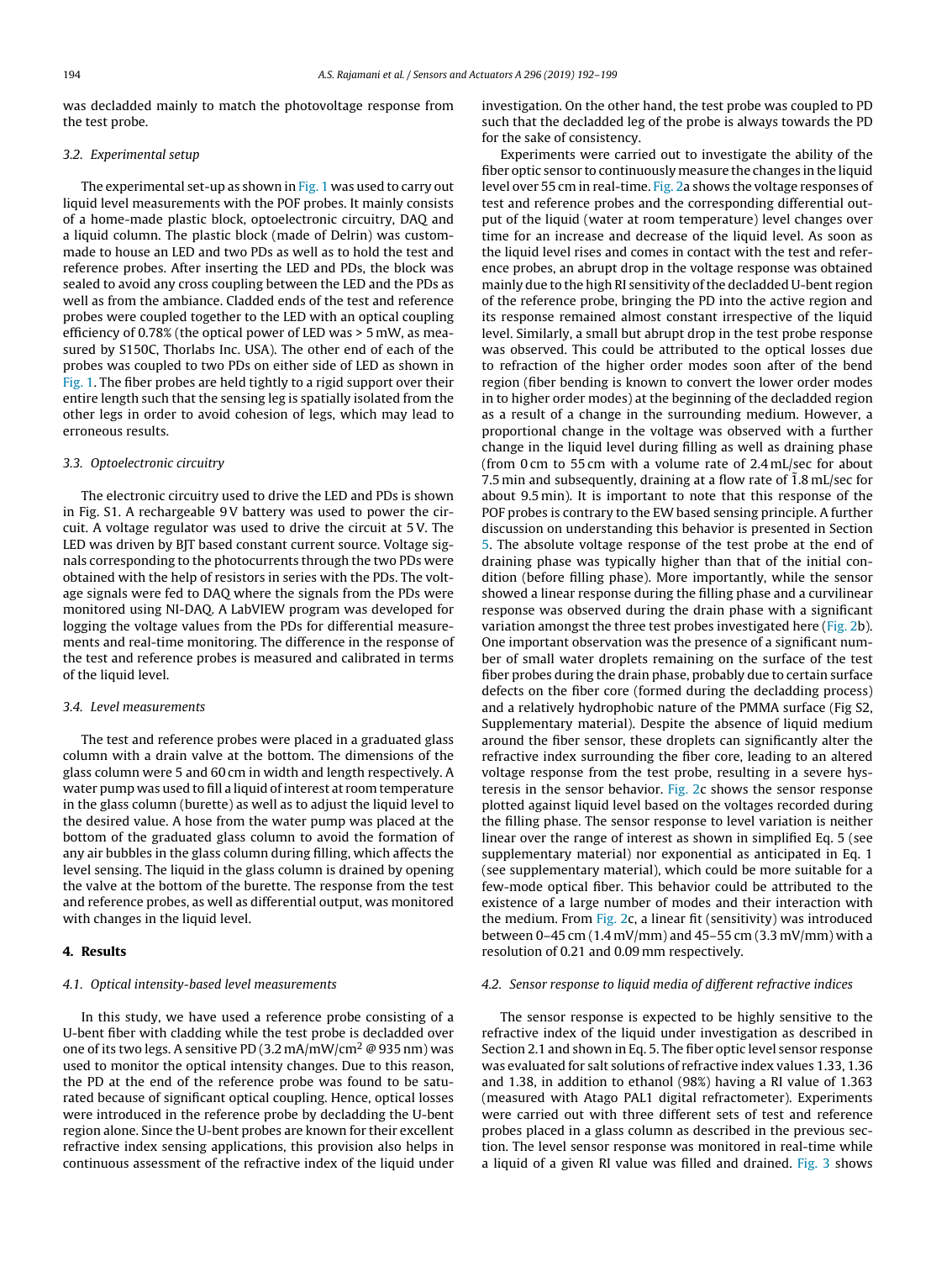<span id="page-3-0"></span>

Fig. 2. (a) Sensor response recorded in terms of voltage while the 60 cm long glass column is continuously filled and drained with water over time of 20 min. (b) Normalized voltage response from three different test probes over time. c) The relationship between output voltage and the liquid level.



Fig. 3. Normalized differential voltage response from the fiberoptic level sensor subjected to filling and draining of liquids of different refractive index values including salt solutions of RI (a) 1.33 (no salt), (b) 1.36 and (c) 1.38 as well as (d) ethanol 98% with RI value of 1.363.

normalized response of differential voltage from the sensor. Two key observations from the salt solutions include (i) a considerable increase in negative slope of the response curve in the filling phase, (ii) more pronounced hysteresis during the draining phase and (iii) an increasing deviation in the voltage response upon completion of one filling-draining cycle with an increase in the RI value of the liquid. However, the sensor response to ethanol 98% showed a negligible hysteresis in comparison to aqueous solutions. The hysteresis in the sensor response was quantified by calculating the

maximum and mean of the deviation between the responses for the liquid level rise and drop. The mean of the deviation between the curves was 0.0275, 0.256, 0.034 and 0.005 for the RI solution of 1.33, 1.360, and 1.38 units and 98% ethanol (1.363) respectively. A noticeable observation was the absence of liquid droplets over fiber core after the liquid has drained (due to faster evaporation) in contrast to that of the aqueous solutions (Fig. S2). These experiments with ethanol (1.363) 98% liquid demonstrate the capability of the sensor for the absolute level monitoring with minimal error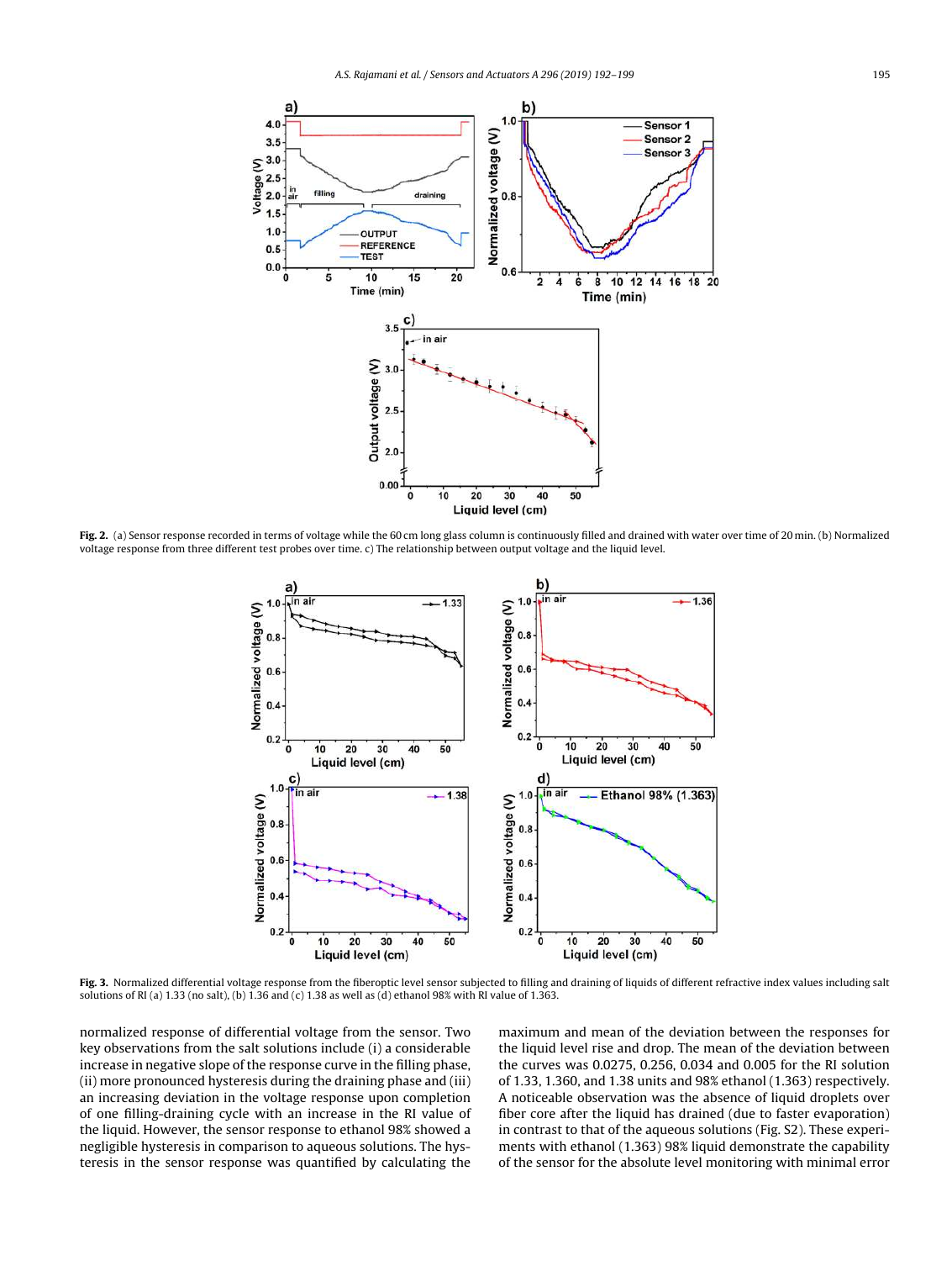<span id="page-4-0"></span>

Fig. 4. (a) The relationship between normalized voltage and the liquid level with temperature various of 16 °C, 40 °C, 60 °C and 70 °C (b) The relationship between sensitivity vs temperature of 16 °C, 25 °C, 40 °C, 60 °C and 70 °C having sensitivity of 1.9, 1.8, 1.8, 1.4 and 3.6 mV/mm respectively.

due to extremely low hysteresis compared to the aqueous liquids. We attribute this behavior in our experiments to the rapid draining rates and the defects or dust particles on the fiber core surface that result in sites for accumulation of liquids such as water. One of the possible solutions to this problem could be the formation of a thin hydrophilic polymer coating over the fiber core. However, such investigations deserve a separate study.

#### 4.3. Sensor response to liquid media at different temperatures

Temperature variation is known to significantly alter the refractive index properties of the liquid medium of interest, which in turn is going to influence the level measurements by the fiber optic sensor. In addition, the temperature of the medium is expected to alter the RI of fiber core (at least at its interface with the medium), thereby causing a significant change in the NA of the fiber with the medium. POF is functionally active over a limited temperature range, given their much lower melting point in comparison to fused silica fibers [[30\].](#page-6-0) For example, PMMA is known to undergo deformation above 80 $\degree$ C [[30\].](#page-6-0) Hence, the performance of the proposed fiber optic sensor is investigated in presence of DI water heated to various temperatures including 16, 25, 40, 60 and 70 ◦C. The normalized sensor response during filling and draining phases of each of the media is shown in Fig. 4a. A comparison of the sensitivity of the sensor for DI water at different temperatures is shown in Fig. 4b. A gradual drop in the sensitivity was observed with increasing temperature of the liquid medium up to  $60^{\circ}$ C followed by a sudden two-fold increase at  $70^{\circ}$ C. It is interesting to note that the considerable decrease in the refractive index values of water (from 1.33 to 1.32438) and PMMA (1.49 to 1.487) with an increase in temperature (from 16 $\degree$ C to 70 $\degree$ C) as shown in Table S1 [31,32]. However, as a consequence, a 2.5% rise in NA of the fiber optic level sensor can be obtained. However, the drop in the level sensitivity is more pronounced (as much as 26%) than the rise in the NA. Similarly, the drop in NA at 70 $\degree$ C (<0.5%) is much smaller in comparison to the sharp increase in the level sensitivity (100%). Thus, no considerable change in NA was obtained that matches well with the significant changes in the level sensitivity, indicating the least dependence of the sensor response on the NA of the decladded fiber. However, these results demonstrate that the sensor response is predictable for temperatures below  $70^{\circ}$ C and hence the suitable working temperature range for the sensor is up to  $60^{\circ}$ C. One important observation is the reduction of hysteresis in the sensor response at 70 ◦C. Since the fiber optic level sensing is a highly interfacial phenomenon and the temperature changes are known to alter the waveguide material properties, the sensor response is anticipated to be highly influenced by the minute morphological changes at the core-medium interface. We attribute the reason to the softening of PMMA at the core-medium interface and reduced surface tension of water at an elevated temperature resulting in reduced



Fig. 5. Temporal response ofthe sensor over four hours indicating a stable response. The sensor was switched 'ON' for 30 min and then switched 'OFF' for the next 30 min at different liquid levels.

surface energy and hence lower probability of water droplet retention.

## 4.4. Stability of sensor response

One of the limitations of the optical sensors is relatively higher power consumption in comparison to electrical sensors, which is a major concern, especially with battery operated devices. Hence, one of the important requirements of the level sensor is the ability of the sensor to accurately and instantaneously measure level as and when the sensor is switched ON irrespective of changes in the liquid level in comparison to the previous measurement. Fig. 5 shows the sensor response recorded for several ON/OFF cycles with 30 min duration when the liquid level was maintained at 8, 44 and 55 cm. When the sensing device was switched ON, it took 60s for the sensor response to stabilize back to normal value whenever the device is switched on. In addition, the stability of the sensor was investigated by repeating the experiments thrice  $(n=3)$  and recorded its response for a constant level continuously over 12 h (data not shown). The error was found to be up to  $\pm 9$  mV (0.3% of full-scale value, 3V), which could be attributed to evaporation of water in the glass column.

#### 5. Discussion and conclusions

In this study of POF based liquid level sensor, an increase in optical power coupling at the PD was observed with a rise in the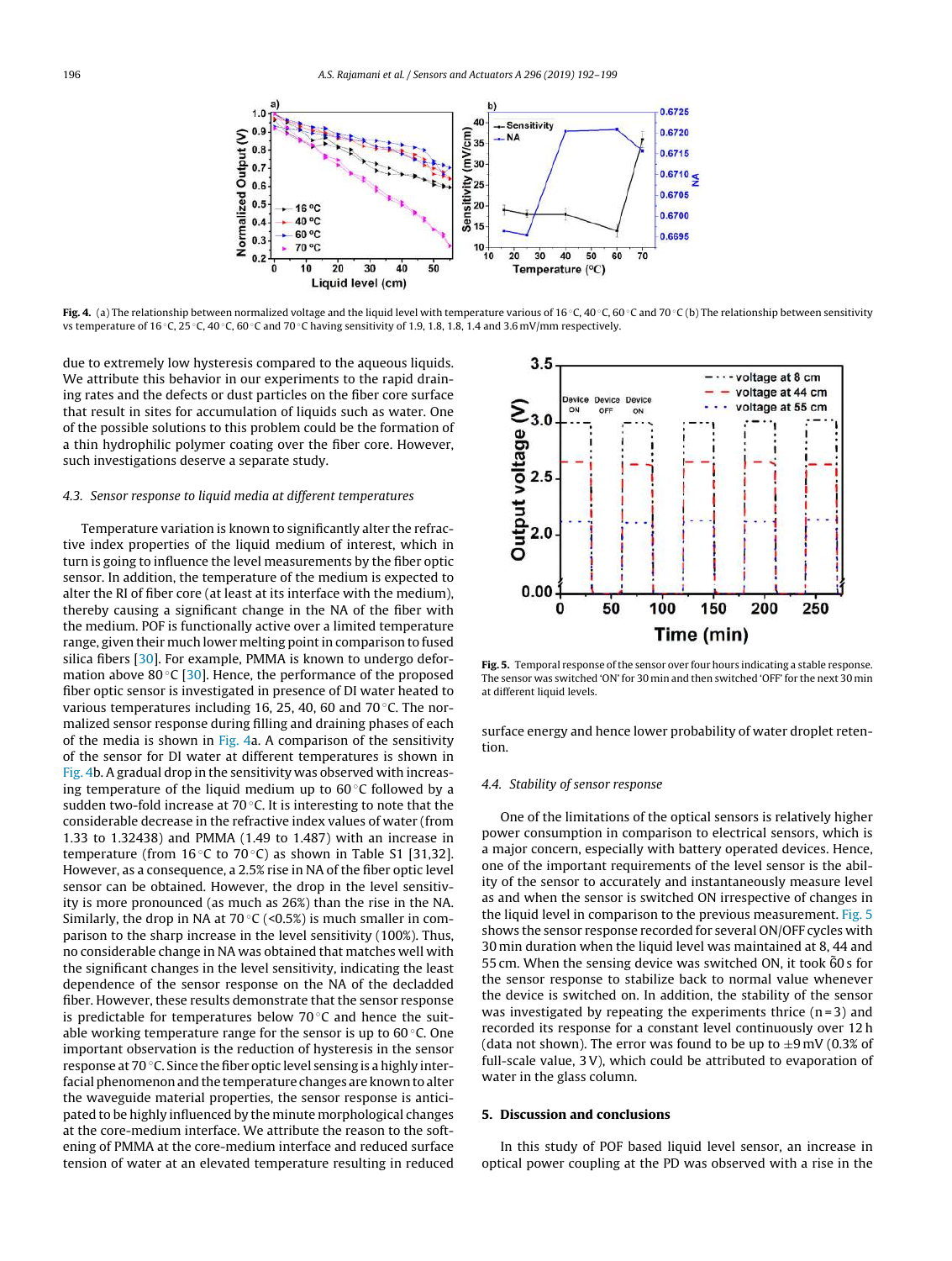

Fig. 6. AFM of a) decladded POF b) bare POF. Decladded POF shows a rough surface through the decladded surface with a roughness of 80 nm whereas the bare POF shows a smooth surface over the entire length.

liquid level, when the air is replaced with a liquid as the surrounding medium around the decladded fiber [\(Fig.](#page-3-0) 2a). This is in contrast to the EW based fiber optic level sensors with a long decladded fiber acting as a sensing element, which typically gives rise to optical power attenuation [\[14\]](#page-6-0) (Please refer to Section S2 in the supplementary material). In order to understand the underlying phenomenon of POF based level sensor, further investigations were carried out on a short POF decladded over 5 cm placed in a glass capillary, while passing a green light through the fiber. Visual observations and optical images (Fig. S3, Supplementary material) of the decladded straight POF probes in the air show a significant amount of light leaking/scattering throughout the decladded region as shown in Fig. S3. However, a substantial drop in the scattered light was evident as soon as the glass capillary is filled with DI water. We anticipate the presence of defects on the fiber core surface, formed probably during the decladding process, that substantially refracts light out of the waveguide. Scanning electron microscopic images of the decladded POF surface were obtained to investigate the surface morphology and compared with conventional decladded silica fibers (Fig. S4, Supplementary material). Further, the decladded POF surface was characterized with atomic force microscopy (AFM) and compared with cladded POF (bare), showing arms roughness of about 80 nm, while the bare surface remains smooth as shown in Fig. 6. This evidently shows the presence of defects that possibly have led to the scattering of the light at the decladded fiber surface [[26,27\].](#page-6-0) Hence, we propose the reduction in scattering-based optical losses as the phenomenon responsible for the working of POF based level sensor. It is important to note that our group has explored the U-bent POF based RI sensors utilizing the EWA phenomena, where the scattering is negligible [[28,29\].](#page-6-0) A significant increase in scattering losses from the decladded POF under this study could be attributed to the difference in decladding conditions followed: while the U-bent region of fiber probes are chemical etched using ethyl acetate over a duration of 2 min. typically, POF were etched for 3.5 min. to declad the straight portion for level sensing.

A plastic fiber optic (0.5 mm diameter) liquid level sensor with a measurement range of 55 cm and high sensitivity of 1.4 mV/mm is successfully realized using a straight decladded POF. The performance of the proposed fiber optic level sensor is compared with other designs based on intensity modulation technique reported elsewhere in [Table](#page-6-0) 1. Fiber optic sensor configurations with modified geometry such as jacketed POF with grooves [33], microholes [[22\]](#page-6-0) and U-bent POF with lateral polishing for improved sensitivity [[16\]](#page-6-0) has been demonstrated for discrete level measurements up to 2 m and a poor resolution as low as 50 mm. A relatively efficient and simpler configuration was realized by winding the POF to a

solid support in form of a race-trace helical geometrical structure to exploit higher modes leak out in the bend structure [[18\].](#page-6-0) This sensor configuration resulted in a semi-continuous level measurement over a limited range of 50 mm and sensitivity and resolution of 0.12 dB/mm and 1.67 mm respectively. H-X Zhang et al  $[20]$  $[20]$  have exploited cladding mode frustrated total internal reflection based optical coupling within a pair of POF in the form of twisted helical macro-bending coupling structure (THMBCS) to realize a fiber optic level sensor with better range and resolution of 400 mm and 0.3 mm respectively [\[20\].](#page-6-0) A further modification of THMBCS with UV optical cement for efficient optical coupling has been demonstrated with 10-fold and 1.5-fold improvement in the sensitivity and the range respectively. Although this sensor configuration shows a better resolution, the fiber optic level sensor based on simple straight decladded POFs could be easier and faster to manufacture. The efficient optical interactions at the decladded fiber surface with the medium and sufficient optical power at the PDs in the proposed sensor allow better signal-to-noise ratio. Measurement of optical intensity losses is carried out with the help of an LED and two photodetectors, which together cost only less than USD 5. The inherent feature of this sensor design is that this sensor can be exploited as a sensitive point sensor as well by monitoring the response of the reference probe ([Fig.](#page-3-0) 2). One of the important advantages of these sensors is their ability to improve the dynamic range for level measurement by simply choosing a larger diameter. POF of diameter up to 2.5 mm are commercially available, using which the dynamic range can be improved by at least 5 times, i.e. up to 250 cm. POF level sensors for beyond 300 cm can be realized by employing multiple test probes decladded at different regions along their length. Thus, the POF level sensor designed in this study offer several advantages over the previously reported sensing schemes. These sensors are highly suitable for several applications such as water and petroleum storage tanks.

On the other hand, we have noticed certain limitations with respect to the proposed sensor design. Exposure of the probes to turbid media has been found to be detrimental to the sensor performance mainly due to the silt formation on the decladded fiber core surface. This necessitates the requirement for regular maintenance of the probes or an intelligent mechanism to avoid exposure to turbid media with the help of dust filters. In addition, POF sensors are not suitable for harsh chemical environments such as organics, acids, and bases. The POF can be coated with a chemically inert material such as reduced graphene oxide to protect the POF surface and extend the utility of the sensor to certain organic solvents such as alcohols [\[29\].](#page-6-0)

In conclusion, this study demonstrates the proof-of-concept for use of decladded plastic optical fiber probe as a liquid-level sensor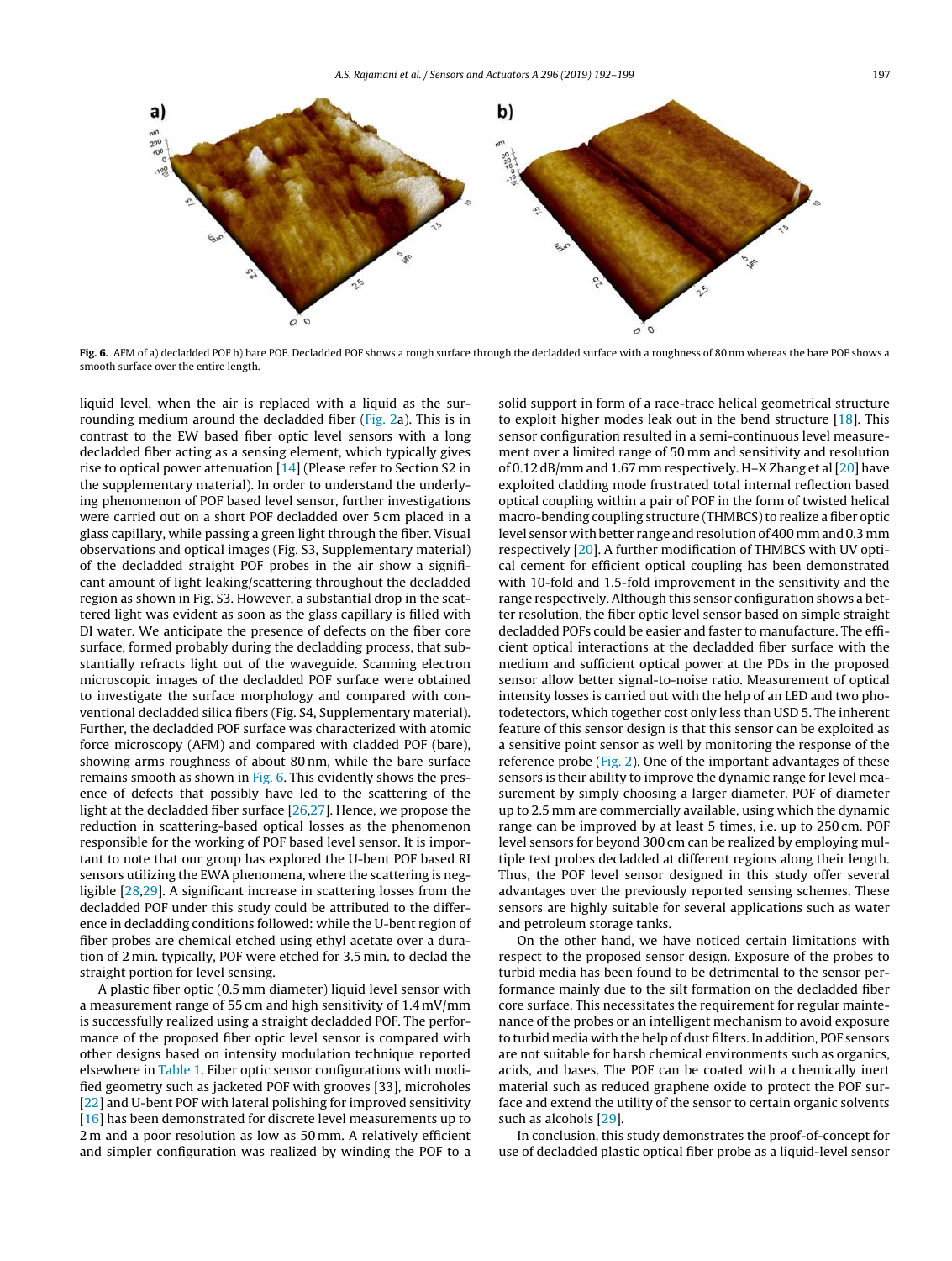<span id="page-6-0"></span>Comparison of liquid level sensors based on optical losses.

| Sensor platform                                               | Sample                         | Measurement range, mm | Sensitivity               | Resolution, mm | Ref.             |
|---------------------------------------------------------------|--------------------------------|-----------------------|---------------------------|----------------|------------------|
| Grooved POF                                                   | Ground water level             | 2000                  | $0.0247$ u.a. over 140 cm | 200            | [30]             |
| Micro-drilled POF (8 holes)                                   | Water                          | 400                   | Non-linear                | 50             | [22              |
| Lateral polished multi (8 point) U-bent POF                   | Water                          | 2000                  | $1.05$ dB/m               | 250            | $[16]$           |
| Helical race-track POF (30 point)                             | 1.35 and 1.38 (RI)             | 50                    | $0.12$ dB/mm              | 1.67           | [18]             |
| Twisted helical macro-bent coupling<br>structures with 2 POFs | Water, sugar and salt solution | 400                   | $2.6 \text{ nW/mm}$       | 0.3            | $[20]$           |
| THMBCS with UV optical cement                                 | Water                          | 600                   | 11.98 nW/mm               | 0.008          | [21]             |
| Straight decladded POF                                        | Water, 1.36.1.38. Ethanol      | 550                   | $1.4 \,\mathrm{mV/mm}$    | 0.21           | Current<br>study |

for instantaneous and continuous measurement. POF based level sensor shown here could be a better alternative to some of the other fiber-based level sensors due to its simple LED-PD based instrumentation, ease of probe preparation and compact design. This concept can be extended to measure a smaller level magnitude with better accuracy as well as realize level sensor with a larger dynamic range. Further studies are necessary to extend their use to chemically harsh environments for wider applications.

### Acknowledgments

We thank Indo German Science and Technology Centre for the partially funding in this project ASR thanks Ministry of Human Resource Development, Govt. of India for the research fellowship. DM thanks Department of Science of Science and Technology, Govt. of India for the research fellowship

# Appendix A. Supplementary data

Supplementary material related to this article can be found, in the online version, at doi: [https://doi.org/10.1016/j.sna.2019.07.](https://doi.org/10.1016/j.sna.2019.07.021) [021](https://doi.org/10.1016/j.sna.2019.07.021).

#### References

- [1] K. Loizou, E. Koutroulis, Water level sensing: state of the art review and performance evaluation of a low-cost measurement system, Measurement 89 (2016) 204–214, [http://dx.doi.org/10.1016/j.measurement.2016.04.019.](dx.doi.org/10.1016/j.measurement.2016.04.019)
- [2] B.W. Northway, N.H. Hancock, T. Tran-Cong, Liquid level sensors using thin walled cylinders vibrating in circumferential modes, Meas. Sci. Technol. 6 (1995) 85–93, [http://dx.doi.org/10.1088/0957-0233/6/1/014.](dx.doi.org/10.1088/0957-0233/6/1/014)
- [3] R.M. Langdon, Resonator sensors a review, J. Phys. E 103 (1985) 103–115, doi:0022-3735/85/020103.
- [4] H.H.P. Wu, C.W. Hung, S.H. Chang, Z.H. Yang, Analysis and implementation of noncontact level sensing for a pressurized cylinder, J. Sens. 2016 (2016) 1–10, [http://dx.doi.org/10.1155/2016/5027916](dx.doi.org/10.1155/2016/5027916).
- [5] P. Li, Y. Cai, X. Shen, S. Nabuzaale, J. Yin, J. Li, An accurate detection for dynamic liquid level based on MIMO ultrasonic transducer array, IEEE Trans. Instrum. Meas. 64 (2015) 582–595, [http://dx.doi.org/10.1109/TIM.2014.2357586.](dx.doi.org/10.1109/TIM.2014.2357586)
- [6] B. Kumar, A review on capacitive-type sensor for measurement of height of liquid level, Meas. Control. 47 (2014) 219–224, [http://dx.doi.org/10.1177/](dx.doi.org/10.1177/0020294014546943) [0020294014546943](dx.doi.org/10.1177/0020294014546943).
- A. Azzam, Light-reflection liquid-level sensor, IEEE Trans. Instrum. Meas. IM-29 (1980) 113–115, [http://dx.doi.org/10.1109/TIM.1980.4314882](dx.doi.org/10.1109/TIM.1980.4314882).
- [8] C. Mou, K. Zhou, Z. Yan, H. Fu, L. Zhang, Liquid level sensor based on an excessively tilted fibre grating, Opt. Commun. 305 (2013) 271–275, [http://dx.](dx.doi.org/10.1016/j.optcom.2013.05.019) [doi.org/10.1016/j.optcom.2013.05.019.](dx.doi.org/10.1016/j.optcom.2013.05.019)
- S. Khaliq, S.W. James, R.P. Tatam, Fiber-Optic Liquid-Level Sensor Using a Long-Period Grating, 26, 2001, pp. 2000–2002, [http://dx.doi.org/10.1364/OL.](dx.doi.org/10.1364/OL.26.001224) [26.001224](dx.doi.org/10.1364/OL.26.001224).
- [10] X. Liang, G. Ren, Y. Li, Z. Liu, H. Wei, S. Jian, In-fiber liquid-level probe based on Michelson interferometer via dual-mode elliptical multilayer- core fiber, J. Mod. Opt. 0340 (2016) 1254–1259, [http://dx.doi.org/10.1080/09500340.2015.](dx.doi.org/10.1080/09500340.2015.1137367) [1137367.](dx.doi.org/10.1080/09500340.2015.1137367)
- [11] J.E. Antonio-Lopez, J.J. Sanchez-Mondragon, P. LiKamWa, D.A. May-Arrioja, Fiber-optic sensor for liquid level measurement, Opt. Lett. 36 (2011) 3425–3427, [http://dx.doi.org/10.1364/OL.36.003425](dx.doi.org/10.1364/OL.36.003425).
- [12] Y. Dong, S. Xiao, H. Xiao, J. Liu, C. Sun, S. Jian, An optical liquid level sensor based on D-shape fiber modal interferometer, Ieee Photonics Technol. Lett. 1135 (2017) 3–6, [http://dx.doi.org/10.1109/LPT.2017.2700623](dx.doi.org/10.1109/LPT.2017.2700623).
- [13] W. Lou, D. Chen, C. Shen, Y. Lu, H. Liu, J. Wei, An optical liquid level sensor based on core-offset fusion splicing method using polarization-maintaining

fiber, J. Phys. Conf. Ser. 680 (2016), 012018-1–3, [http://dx.doi.org/10.1088/](dx.doi.org/10.1088/1742-6596/680/1/012018) [1742-6596/680/1/012018](dx.doi.org/10.1088/1742-6596/680/1/012018).

- [14] G. Betta, L. Ippolito, A. Pietrosanto, A. Scaglione, An optical fiber-based technique for continuous-level sensing, IEEE Trans. Instrum. Meas. 44 (1995) 686–689, [http://dx.doi.org/10.1109/19.387309](dx.doi.org/10.1109/19.387309).
- [15] L. Bilro, N. Alberto, J.L. Pinto, R. Nogueira, Optical sensors based on plastic fibers, Sensors (Switzerland) 12 (2012) 12184–12207, [http://dx.doi.org/10.](dx.doi.org/10.3390/s120912184) [3390/s120912184.](dx.doi.org/10.3390/s120912184)
- [16] M. Lomer, J. Arrue, C. Jauregui, P. Aiestaran, J. Zubia, Lateral polishing of bends in plastic optical fibres applied to a multipoint liquid-level measurement sensor, Sens. Actuators A Phys. 137 (2007) 68–73, [http://dx.doi.org/10.1016/j.](dx.doi.org/10.1016/j.sna.2007.02.043) [sna.2007.02.043](dx.doi.org/10.1016/j.sna.2007.02.043).
- [17] M. Lomer, a Quintela, M. López-Amo, J. Zubia, J.M. López-Higuera, A quasi-distributed level sensor based on a bent side-polished plastic optical fibre cable, Meas. Sci. Technol. 18 (2007) 2261–2267, [http://dx.doi.org/10.](dx.doi.org/10.1088/0957-0233/18/7/061) [1088/0957-0233/18/7/061.](dx.doi.org/10.1088/0957-0233/18/7/061)
- [18] N. Jing, C. Teng, J. Zheng, G. Wang, Y. Chen, Z. Wang, A liquid level sensor based on a race-track helical plastic optical Fiber, Ieee Photonics Technol. Lett. 1135 (2016) 10–12, [http://dx.doi.org/10.1109/LPT.2016.2630730](dx.doi.org/10.1109/LPT.2016.2630730).
- [19] H. Golnabi, P. Azimi, Design and performance of a plastic optical fiber leakage sensor, Opt. Laser Technol. 39 (2007) 1346–1350, [http://dx.doi.org/10.1016/j.](dx.doi.org/10.1016/j.optlastec.2006.11.003) [optlastec.2006.11.003](dx.doi.org/10.1016/j.optlastec.2006.11.003).
- [20] H. Zhang, L. Feng, Y. Hou, S. Su, W. Liu, J. Liu, J. Xiong, Optical fiber liquid level sensor based on macro-bending coupling, Opt. Fiber Technol. 24 (2015) 135–139, [http://dx.doi.org/10.1016/j.yofte.2015.05.012.](dx.doi.org/10.1016/j.yofte.2015.05.012)
- [21] Y. Zhang, Y. Hou, Y. Zhang, Y. Hu, L. Zhang, X. Gao, H. Zhang, W. Liu, Enhancement of a continuous liquid level sensor based on a macro-bend polymer optical Fiber coupler, IEEE Photonics J. 10 (2018) 1–6, [http://dx.doi.](dx.doi.org/10.1109/JPHOT.2018.2795550) [org/10.1109/JPHOT.2018.2795550](dx.doi.org/10.1109/JPHOT.2018.2795550).
- [22] J. Park, Y.J. Park, J. Shin, Plastic optical fiber sensor based on in-fiber microholes for level measurement, J. Appl. Phys. 54 (2015), 028002-1–3, [http://dx.doi.org/10.7567/JJAP.54.028002](dx.doi.org/10.7567/JJAP.54.028002).
- [23] P. Antunes, J. Dias, T. Paixão, E. Mesquita, H. Varum, P. André, Liquid level gauge based in plastic optical fiber, Measurement 66 (2015) 238–243, [http://](dx.doi.org/10.1016/j.measurement.2015.01.030) <dx.doi.org/10.1016/j.measurement.2015.01.030>.
- [24] F. Pérez-Ocón, M. Rubiño, J.M. Abril, P. Casanova, J.A. Martínez, Fiber-optic liquid-level continuous gauge, Sens. Actuators A: Phys. 125 (2006) 124–132, [http://dx.doi.org/10.1016/j.sna.2005.07.019](dx.doi.org/10.1016/j.sna.2005.07.019).
- [25] A. Gowri, V.V.R. Sai, Development of LSPR based U-bent plastic optical fiber sensors, Sens. Actuators B: Chem. 230 (2016), [http://dx.doi.org/10.1016/j.snb.](dx.doi.org/10.1016/j.snb.2016.02.074) [2016.02.074](dx.doi.org/10.1016/j.snb.2016.02.074).
- [26] Y.M. Wong, Optimising the Plastic Optical Fibre Evanescent Field· Biofilm Sensor, 2008 <http://researchonline.ljmu.ac.uk/5906/1/502754.pdf>.
- [27] C. Bunge, R. Kruglov, H. Poisel, Rayleigh and Mie Scattering in Polymer Optical Fibers, 24, 2006, pp. 3137–3146.
- [28] A. Gowri, V.V.R. Sai, Development of LSPR based U-bent plastic optical fiber sensors, Sens. Actuators B: Chem. 230 (2016) 536–543, [http://dx.doi.org/10.](dx.doi.org/10.1016/j.snb.2016.02.074) [1016/j.snb.2016.02.074.](dx.doi.org/10.1016/j.snb.2016.02.074)
- [29] M. Divagar, A. Gowri, S. John, V.V.R. Sai, Graphene oxide coated U-bent plastic optical fiber based chemical sensor for organic solvents, Sens. Actuators B: Chem. 262 (2018) 1006–1012, [http://dx.doi.org/10.1016/j.snb.2018.02.059](dx.doi.org/10.1016/j.snb.2018.02.059).
- E. Mesquita, T. Paixão, P. Antunes, F. Coelho, P. Ferreira, P. André, H. Varum, Physical Groundwater level monitoring using a plastic optical fiber, Sens. Actuators A Phys. 240 (2016) 138–144, [http://dx.doi.org/10.1016/j.sna.2016.](dx.doi.org/10.1016/j.sna.2016.01.042) [01.042](dx.doi.org/10.1016/j.sna.2016.01.042).

# Biographies

Allwyn S. Rajamani received his M.E. degree in Medical Electronics from College of Engineering, Guindy, Chennai and currently holds a position as research scholar in Biomedical Engineering at the Indian Institute of Technology Madras. His research work focuses on fiber optic based devices for biosensing and point of care applications.

M. Divagar received his M.Sc degree in Nanoscience and Nanotechnology from University of Madras, Chennai and currently holds a position as Ph.D. scholar in Interdisciplinary research program (Department of Biotechnology and Department of Applied Mechanics) at the Indian Institute of Technol